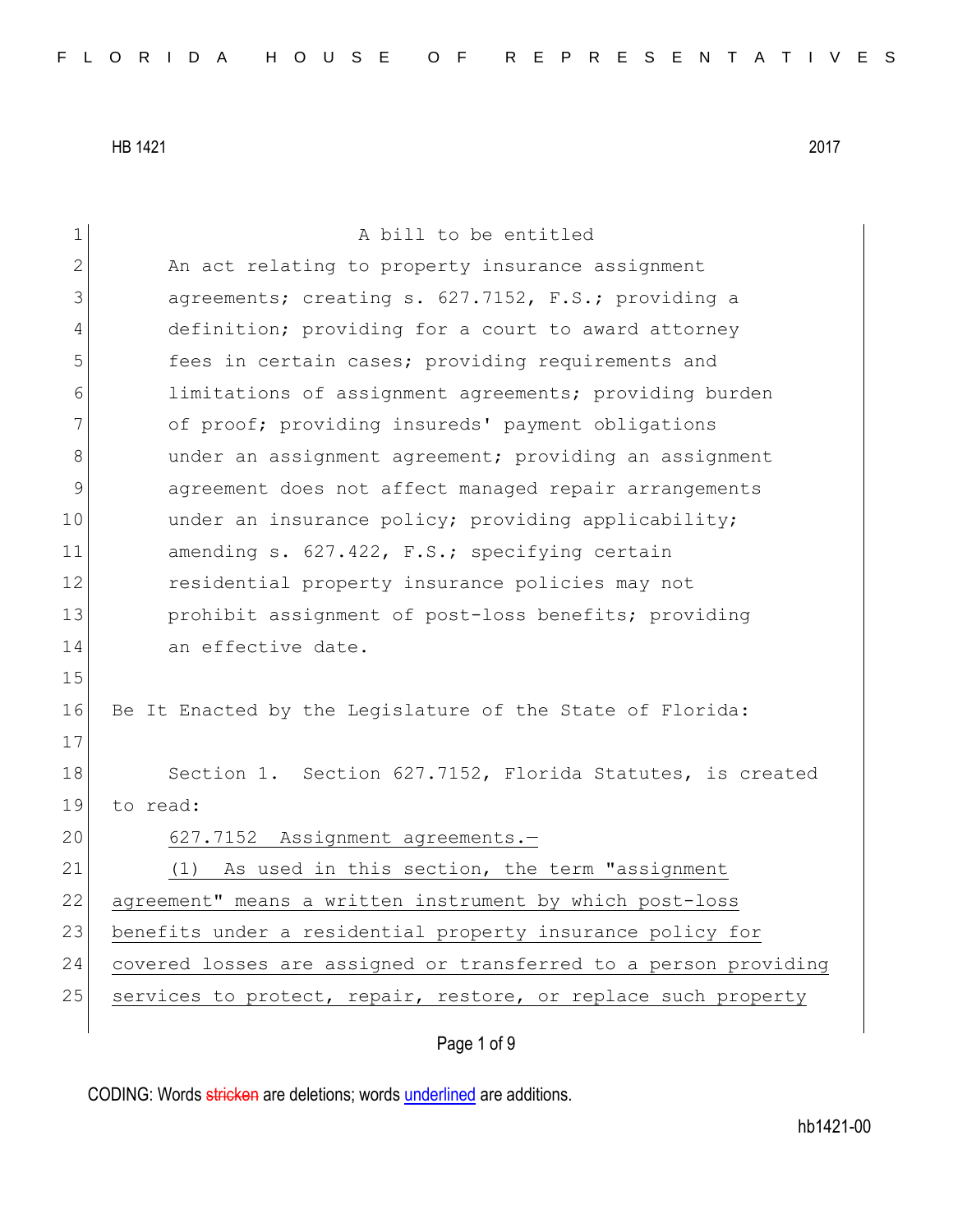| 26 | or to mitigate against further damage to such property.          |
|----|------------------------------------------------------------------|
| 27 | (2) An assignee or transferee must provide the insurer and       |
| 28 | the insured with a notice of intent to initiate litigation       |
| 29 | related to an assignment agreement at least 21 days before       |
| 30 | filing a complaint. The notice must specify the damages and      |
| 31 | amount claimed. An insurer must have a procedure for the prompt  |
| 32 | investigation, review, and evaluation of the claims stated in    |
| 33 | such notice and must investigate such claims in good faith. An   |
| 34 | assignee or transferee and insured must cooperate with the       |
| 35 | insurer during the investigation, review, and evaluation by the  |
| 36 | insurer. An insurer must respond to the notice within 21 days    |
| 37 | after receipt of the notice by rejecting the claims, making a    |
| 38 | settlement offer, or requiring further action as permitted by    |
| 39 | law or the policy.                                               |
| 40 | (a) Notwithstanding any other law to the contrary, in a          |
| 41 | proceeding related to an assignment agreement for post-loss      |
| 42 | claims arising under a residential property insurance policy,    |
| 43 | attorney fees and costs may only be recovered under s. 57.105    |
| 44 | and this subsection.                                             |
| 45 | (b) An assignee or transferee is entitled to reasonable          |
| 46 | attorney fees from the insurer if the assignee or transferee     |
| 47 | prevails in the action and the claims amount awarded is equal to |
| 48 | or greater than the prejudgment settlement amount requested by   |
| 49 | the assignee or transferee for the damages claimed.              |
| 50 | An insurer is entitled to reasonable attorney fees<br>(C)        |
|    | Page 2 of 9                                                      |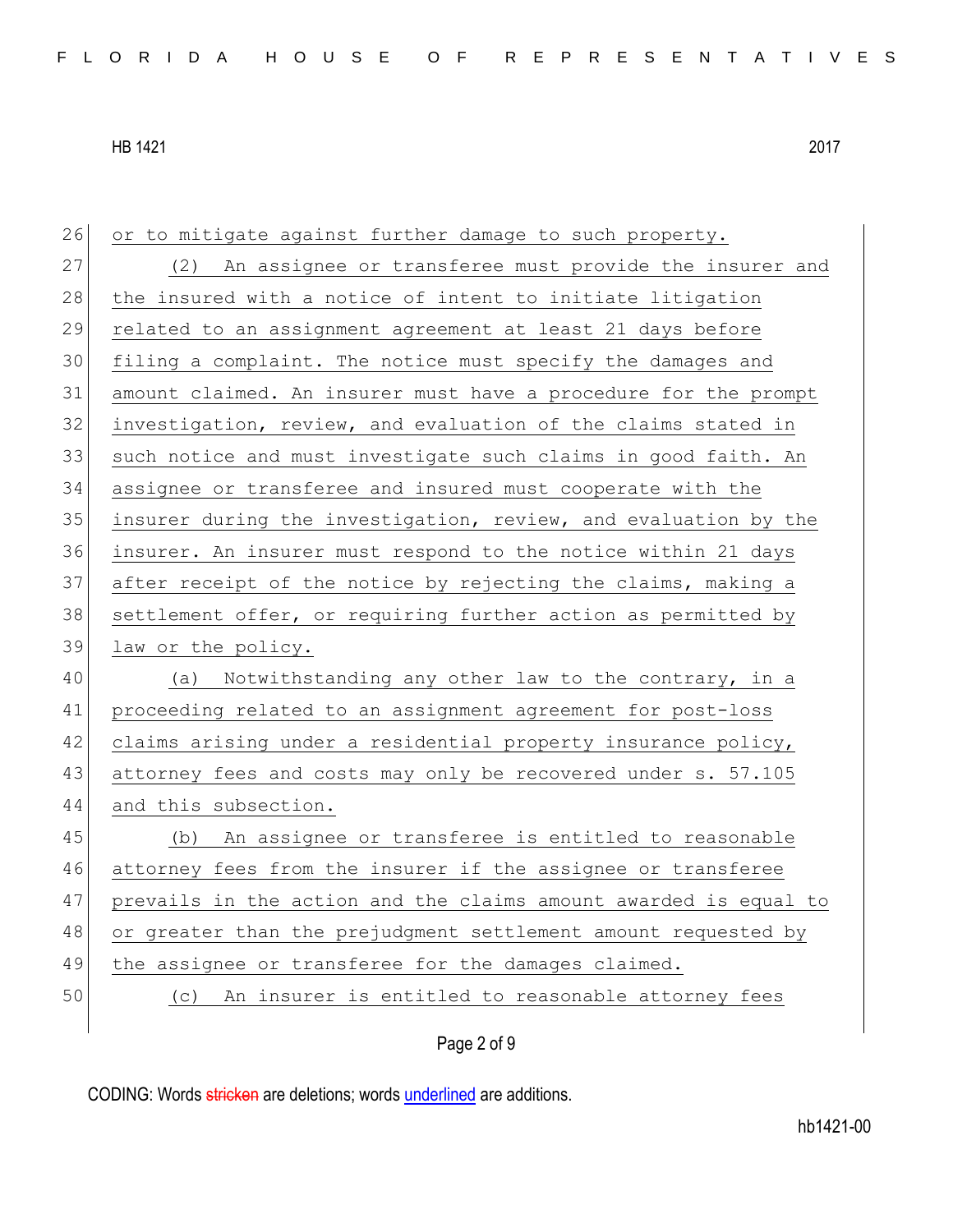51 from the assignee or transferee if the insurer prevails in the 52 action and the amount awarded to the assignee or transferee is 53 equal to or less than the prejudgment settlement amount offered 54 by the insurer for post-loss claims. 55 (d) Attorney fees may not be awarded to either party if an 56 assignee or transferee prevails in an action in which the amount 57 awarded is less than the prejudgment settlement amount requested 58 by the assignee or transferee for post-loss claims and is more 59 than the prejudgment settlement amount offered by the insurer. 60 (3) An assignment agreement that does not comply with this 61 subsection is invalid and unenforceable. 62 (a) An assignment agreement must:  $63$  1. Be in writing and executed by all named insureds. 64 2. Contain a provision that allows the named insureds to 65 rescind the assignment agreement by having all named insureds 66 sign a notice within 7 business days after the execution date of 67 the assignment agreement to notify the assignee or transferee of 68 the rescission without any penalty, rescission fee, or 69 cancellation fee. The insureds may rescind the assignment 70 agreement for any reason during the 7-day period. The insured 71 may be responsible for payment for work performed before the 72 agreement is rescinded. 73 3. Contain a provision requiring the assignee or 74 transferee to provide a copy of the executed assignment 75 agreement to the insurer within 3 business days after the date

Page 3 of 9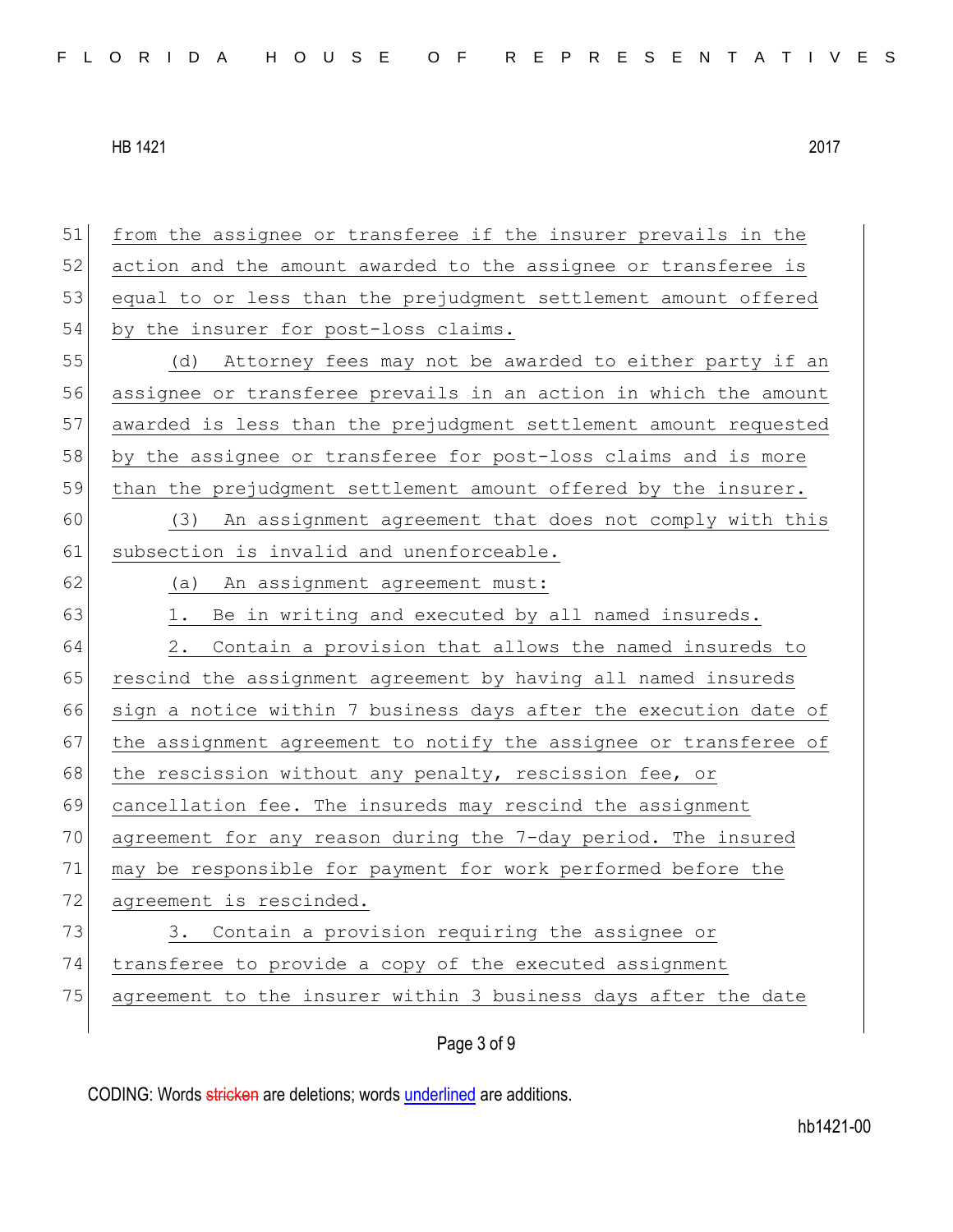| 76  | the assignment agreement is executed. Delivery may be made:      |
|-----|------------------------------------------------------------------|
| 77  | By certified mail, return receipt requested;<br>a.               |
| 78  | b. By personal service, overnight delivery, or electronic        |
| 79  | transmission, with evidence of delivery in the form of a receipt |
| 80  | or other paper or electronic acknowledgement by the insurer or   |
| 81  | the insurer's agent; or                                          |
| 82  | c. Pursuant to the policy.                                       |
| 83  | 4. Contain a written, itemized, per-unit cost estimate of        |
| 84  | the services to be performed by the assignee or transferee. If   |
| 85  | the statement of services includes a claim for water restoration |
| 86  | services, the statement must also include proof that the         |
| 87  | assignee or transferee possesses a valid certification from an   |
| 88  | entity that requires water remediation to be performed according |
|     |                                                                  |
| 89  | to a standard that is approved by the American National          |
| 90  | Standards Institute.                                             |
| 91  | 5. Relate only to work to be performed by the assignee or        |
| 92  | transferee for services to protect, repair, restore, or replace  |
| 93  | dwellings or structures covered by the insurance policy or to    |
| 94  | mitigate against further damage to such property.                |
| 95  | 6. Contain the following notice in uppercase 14-point            |
| 96  | type:                                                            |
| 97  |                                                                  |
| 98  | YOU ARE AGREEING TO GIVE UP CERTAIN RIGHTS YOU HAVE UNDER YOUR   |
| 99  | INSURANCE POLICY TO A THIRD PARTY WHICH MAY RESULT IN LITIGATION |
| 100 | AGAINST YOUR INSURER AND REQUIRE YOUR PARTICIPATION IN A         |

# Page 4 of 9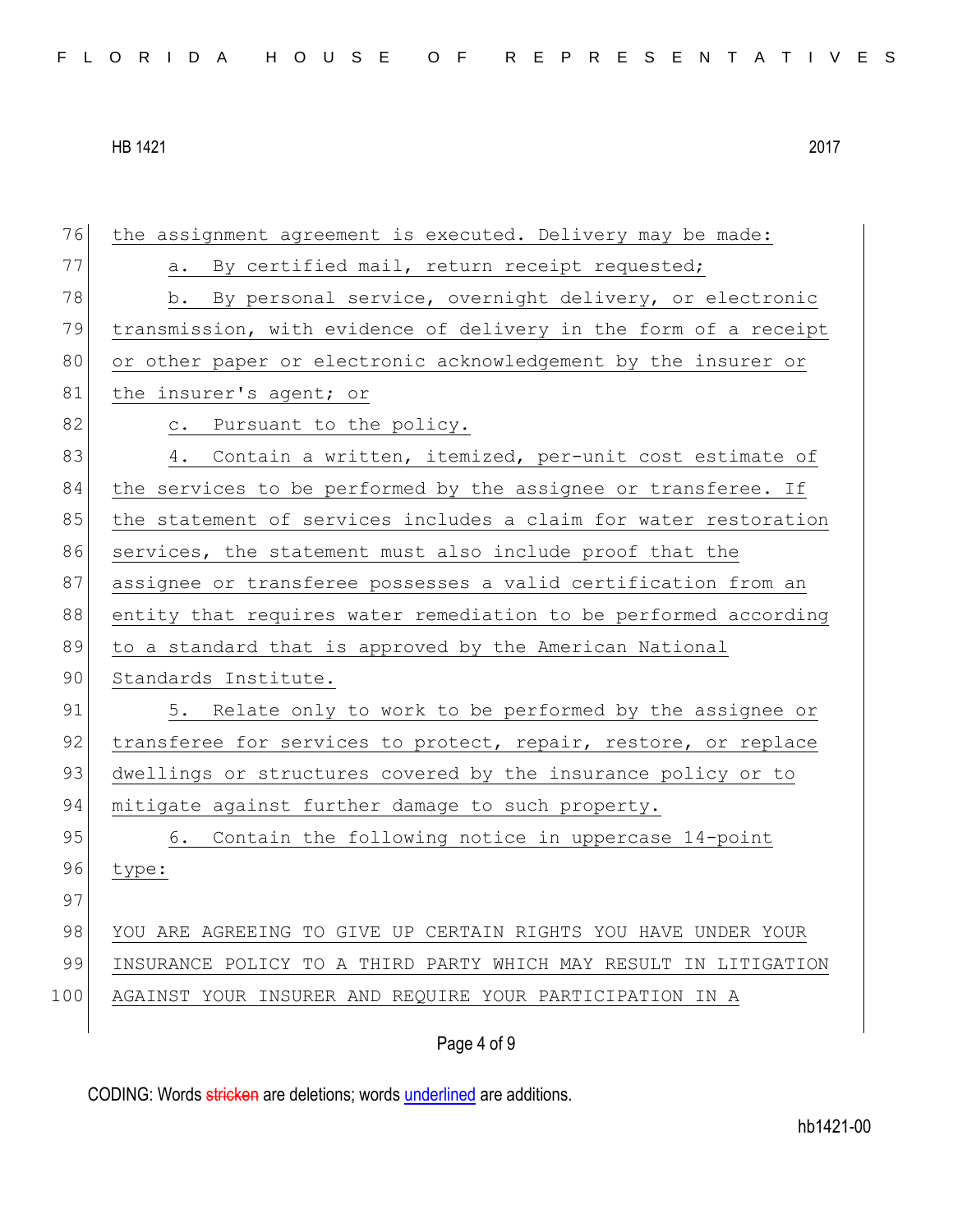| 101 | LAWSUIT. PLEASE READ AND UNDERSTAND THIS DOCUMENT BEFORE SIGNING |
|-----|------------------------------------------------------------------|
| 102 | IT. YOU HAVE THE RIGHT TO CANCEL THIS AGREEMENT WITHOUT PENALTY  |
| 103 | OR OBLIGATION WITHIN 7 BUSINESS DAYS AFTER THE DATE THIS         |
| 104 | AGREEMENT IS EXECUTED. THIS AGREEMENT DOES NOT CHANGE YOUR       |
| 105 | OBLIGATION TO PERFORM THE DUTIES REQUIRED UNDER YOUR PROPERTY    |
| 106 | INSURANCE POLICY.                                                |
| 107 |                                                                  |
| 108 | (b) An assignment agreement may not contain:                     |
| 109 | A penalty or fee for rescission of the assignment<br>1.          |
| 110 | agreement pursuant to subparagraph (a) 2.;                       |
| 111 | A check or mortgage processing fee;<br>2.                        |
| 112 | 3. A penalty or fee for cancellation of the assignment           |
| 113 | agreement; or                                                    |
|     | 4. An administrative fee.                                        |
| 114 |                                                                  |
| 115 | An assignee or transferee has the burden to<br>(4)               |
| 116 | demonstrate that the insurer, insured, or other party claiming a |
| 117 | right or benefit under an assignment agreement is not prejudiced |
| 118 | by the failure of the assignee or transferee to:                 |
| 119 | Maintain records of all services provided under an<br>(a)        |
| 120 | assignment agreement.                                            |
| 121 | Cooperate with the insurer in the investigation of a<br>(b)      |
| 122 | claim.                                                           |
| 123 | Provide the insurer with requested records and<br>(C)            |
| 124 | documents related to the services provided and to permit the     |
| 125 | insurer to make copies of such records and documents.            |

Page 5 of 9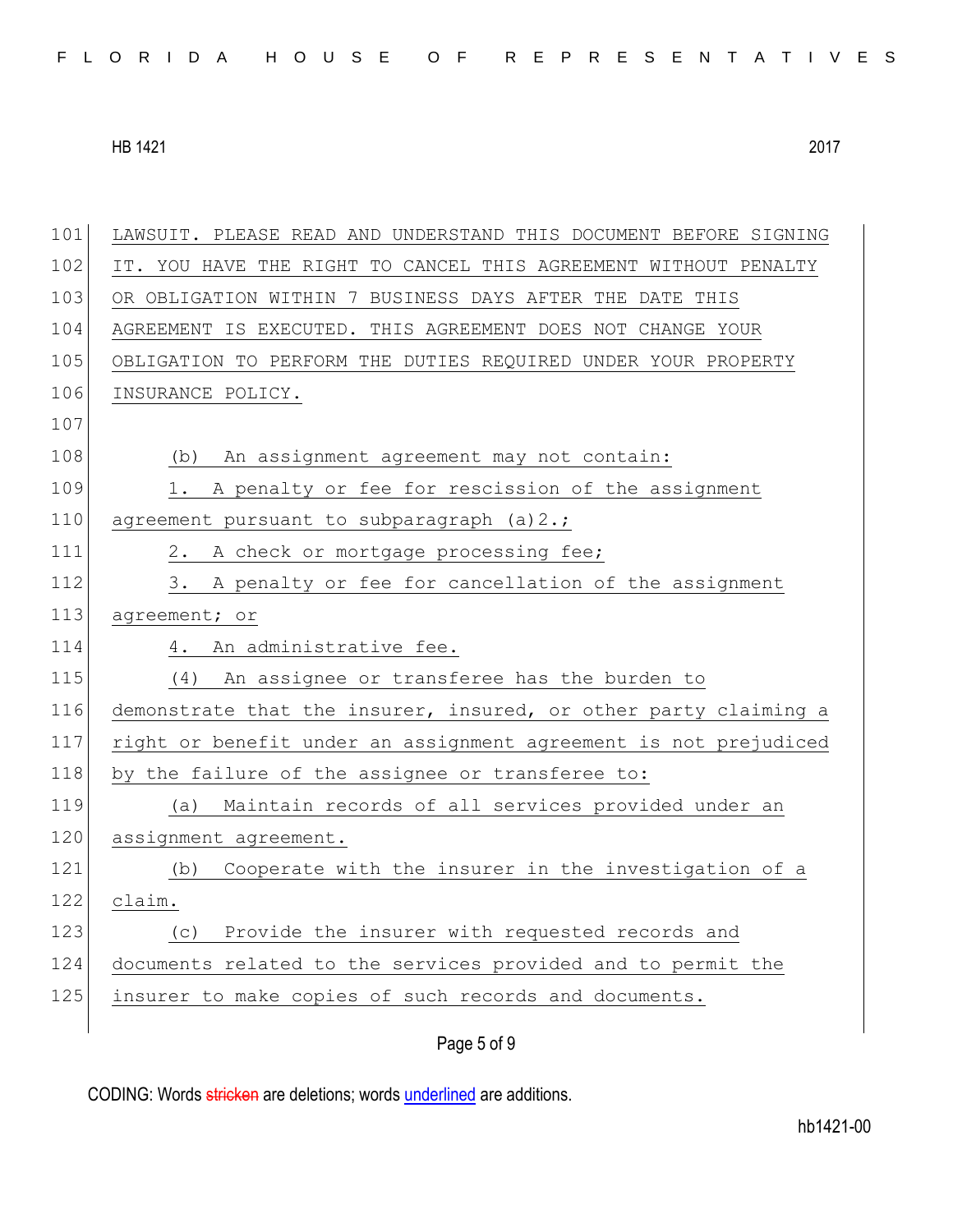126 (d) Permit the insurer to conduct an examination by the 127 insurer or the insurer's representative relating to an 128 assignment agreement and services provided by the assignee or 129 transferee. 130 (e) Deliver a copy of the executed assignment agreement to 131 the insurer within 3 business days after the execution of the 132 assignment agreement. 133 (f) Provide the insurer with a written, itemized, per 134 unit-cost statement of services actually performed pursuant to 135 an assignment agreement with a request for payment of benefits 136 under a property insurance policy. 137 (g) Participate in appraisal or other alternative dispute 138 resolution method in accordance with the terms of the property 139 insurance policy. 140 (5) An assignee or transferee: 141 (a) Must provide the insured with accurate and up-to-date 142 revised statements of the scope of work to be performed as 143 supplemental or additional repairs are required; 144 (b) Must guarantee to the insured that the work performed 145 conforms to current and accepted industry standards; 146 (c) May not charge the insured more than the applicable 147 deductible under the policy unless the insured chose to have 148 additional work performed at the insured's own expense; and 149 (d) May not pay more than \$300 in referral fees in 150 connection with an assignment agreement.

# Page 6 of 9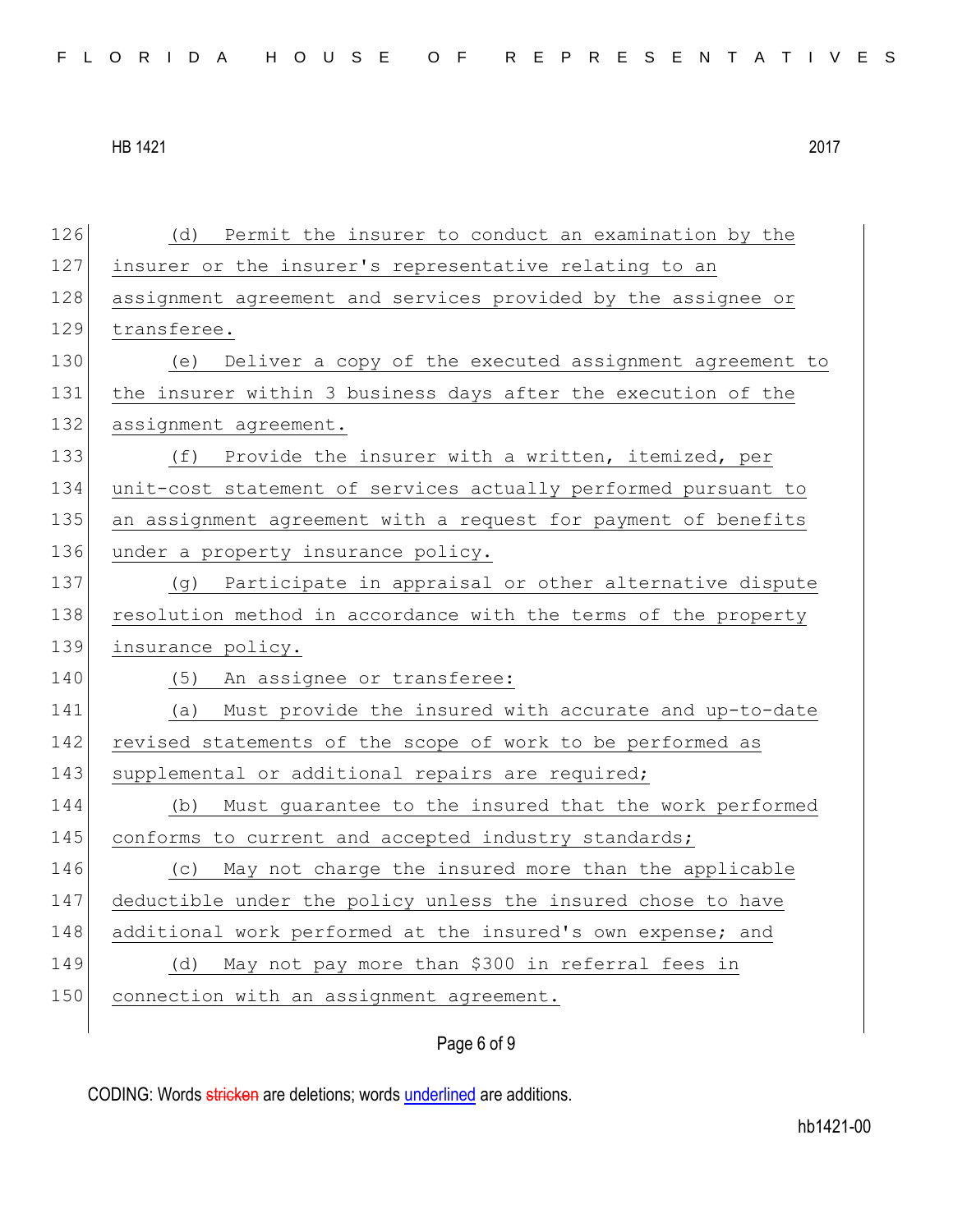| 151 | (6) Notwithstanding any other provision of law, the              |
|-----|------------------------------------------------------------------|
| 152 | acceptance by an assignee or transferee of an assignment         |
| 153 | agreement is a waiver by the assignee, transferee, and           |
| 154 | subcontractor of the assignee or transferee, of claims against   |
| 155 | named insureds for payments arising from the assignment          |
| 156 | agreement. However, named insureds remain responsible for the    |
| 157 | payment of any deductible amount under an insurance policy, for  |
| 158 | any work performed before the rescission of an assignment        |
| 159 | agreement, and for the cost of any betterment ordered and        |
| 160 | approved by all named insureds. This waiver remains in effect    |
| 161 | after rescission of the assignment agreement by all named        |
| 162 | insureds or after a determination that the assignment agreement  |
| 163 | is invalid.                                                      |
| 164 | An assignment agreement and this section do not modify<br>(7)    |
| 165 | or eliminate any term, condition, or defense relating to any     |
| 166 | managed repair arrangement provided for in the property          |
| 167 | insurance policy.                                                |
| 168 | (8) This section does not apply to:                              |
| 169 | (a) An assignment, transfer, or conveyance granted to a          |
| 170 | subsequent purchaser of the property with an insurable interest  |
| 171 | in the property following a loss;                                |
| 172 | A power of attorney under chapter 709 that grants to a<br>(b)    |
| 173 | management company, family member, guardian, or similarly        |
| 174 | situated person of an insured that includes the authority to act |
| 175 | on behalf of an insured as it relates to a property insurance    |
|     |                                                                  |

Page 7 of 9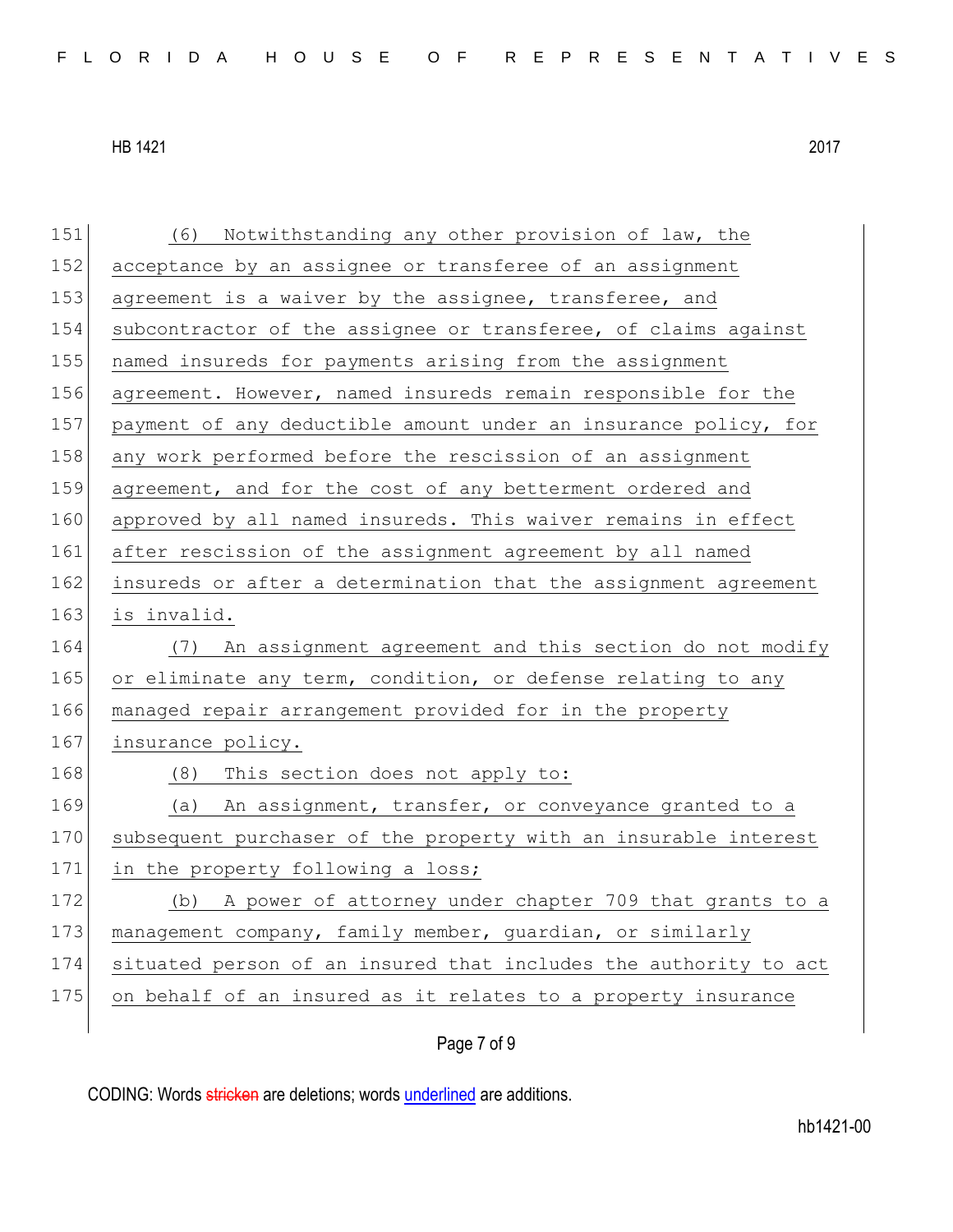176 claim; or

177 (c) Liability coverage under a property insurance policy. 178 (9) This section applies to assignment agreements executed 179 after July 1, 2017.

180 Section 2. Section 627.422, Florida Statutes, is amended 181 to read:

182 627.422 Assignment of policies or post-loss benefits. - A 183 policy may be assignable, or not assignable, as provided by its 184 terms.

185 (1) Life or health insurance policies.—Subject to its 186 terms relating to assignability, any life or health insurance 187 policy under the terms of which the beneficiary may be changed 188 upon the sole request of the policyowner may be assigned either 189 by pledge or transfer of title, by an assignment executed by the 190 policyowner alone and delivered to the insurer, whether or not 191 the pledgee or assignee is the insurer. Any such assignment 192 shall entitle the insurer to deal with the assignee as the owner 193 or pledgee of the policy in accordance with the terms of the 194 assignment, until the insurer has received at its home office 195 written notice of termination of the assignment or pledge or 196 written notice by or on behalf of some other person claiming 197 some interest in the policy in conflict with the assignment. 198 (2) Post-loss benefits under certain property insurance

199 policies.—A personal lines residential property insurance policy 200 or a commercial residential property insurance policy may not

### Page 8 of 9